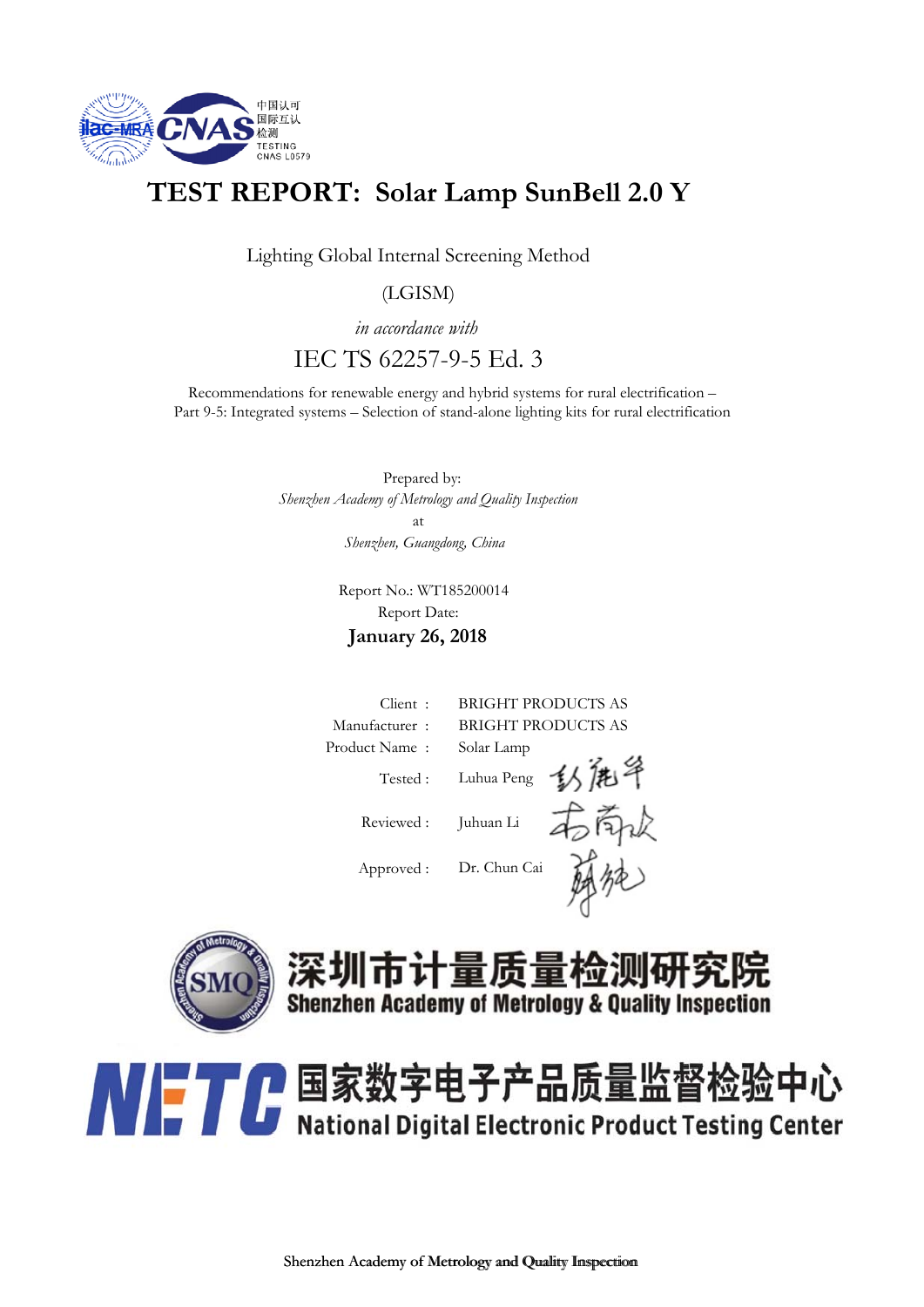## **General Information**

| Manufacturer: BRIGHT PRODUCTS AS  |
|-----------------------------------|
| Product Name: Solar Lamp          |
| Model $#$ : SunBell 2.0 Y         |
| Report Date: January 26, 2018     |
| Test Start Date: January 18, 2018 |
| Test End Date: January 19, 2018   |

| Sample # | Sample ID Code | Serial Number |
|----------|----------------|---------------|
|          | 6984898-1      | $- -$         |

| Setting $#$ | Setting Description |
|-------------|---------------------|
|             | High                |
|             | Medium              |
|             | Low                 |

Excel File Name: LGDB\_SMQ\_SunBell 2.0 Y\_180118.xlsm Product Photo(s): **UNHC**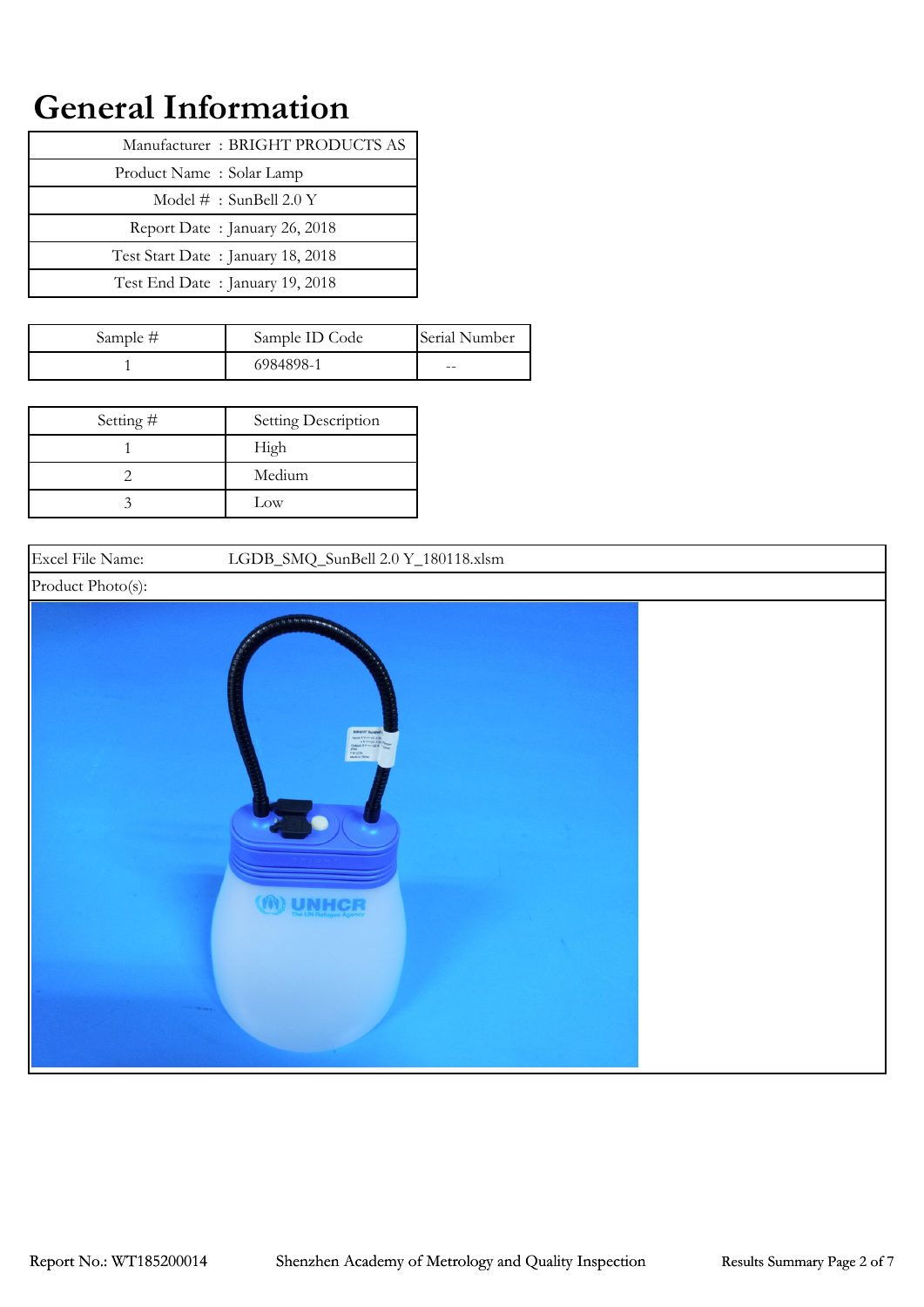# **Results Summary**

| <b>Parameter Tested</b>                                                         | Setting | Rating | Measured<br>Value | <b>Average Percent</b><br>Deviation | <b>Comments</b>                                                                 |
|---------------------------------------------------------------------------------|---------|--------|-------------------|-------------------------------------|---------------------------------------------------------------------------------|
| <b>Lighting Service</b>                                                         |         |        |                   |                                     |                                                                                 |
| <b>Correlated Color</b>                                                         | High    | $-$    | 4135              | $\qquad \qquad -$                   |                                                                                 |
| Temperature [K]                                                                 | Medium  | $-$    | 4114              | $-$                                 |                                                                                 |
|                                                                                 | Low     | $-$    | 4099              | $-$                                 | Measuring without lamp                                                          |
|                                                                                 | High    | $-$    | 84                | $-$                                 | shade                                                                           |
| <b>Color Rendering Index</b>                                                    | Medium  | $-$    | 84                | $-$                                 |                                                                                 |
|                                                                                 | Low     | $-\,-$ | 84                | $-$                                 |                                                                                 |
| Average illuminance at<br>1 m distance from a<br>surface on high<br>mode[lux]   | High    | $-$    | 104               | --                                  |                                                                                 |
| Average illuminance at<br>1 m distance from a<br>surface on medium<br>mode[lux] | Medium  | $-$    | 27                | --                                  | Measured at 1 m distance<br>from a surface<br>(measuring without lamp<br>shade) |
| Average illuminance at<br>1 m distance from a<br>surface on low<br>mode[lux]    | Low     | $-$    | 6                 |                                     |                                                                                 |

#### **General Comments**

The SunBell 2.0 Y's correlated color temperature is slightly yellow, measuring 4116 K, and the color rendering index is good, measuring 84 (measuring without lamp shade). Average illuminance at 1 m distance from a surface on high mode is 104 lux, average illuminance at 1 m distance from a surface on medium mode is 27 lux, average illuminance at 1 m distance from a surface on low mode is 6 lux (measuring without lamp shade). The separate solar module is connected by a 3.9 m cable.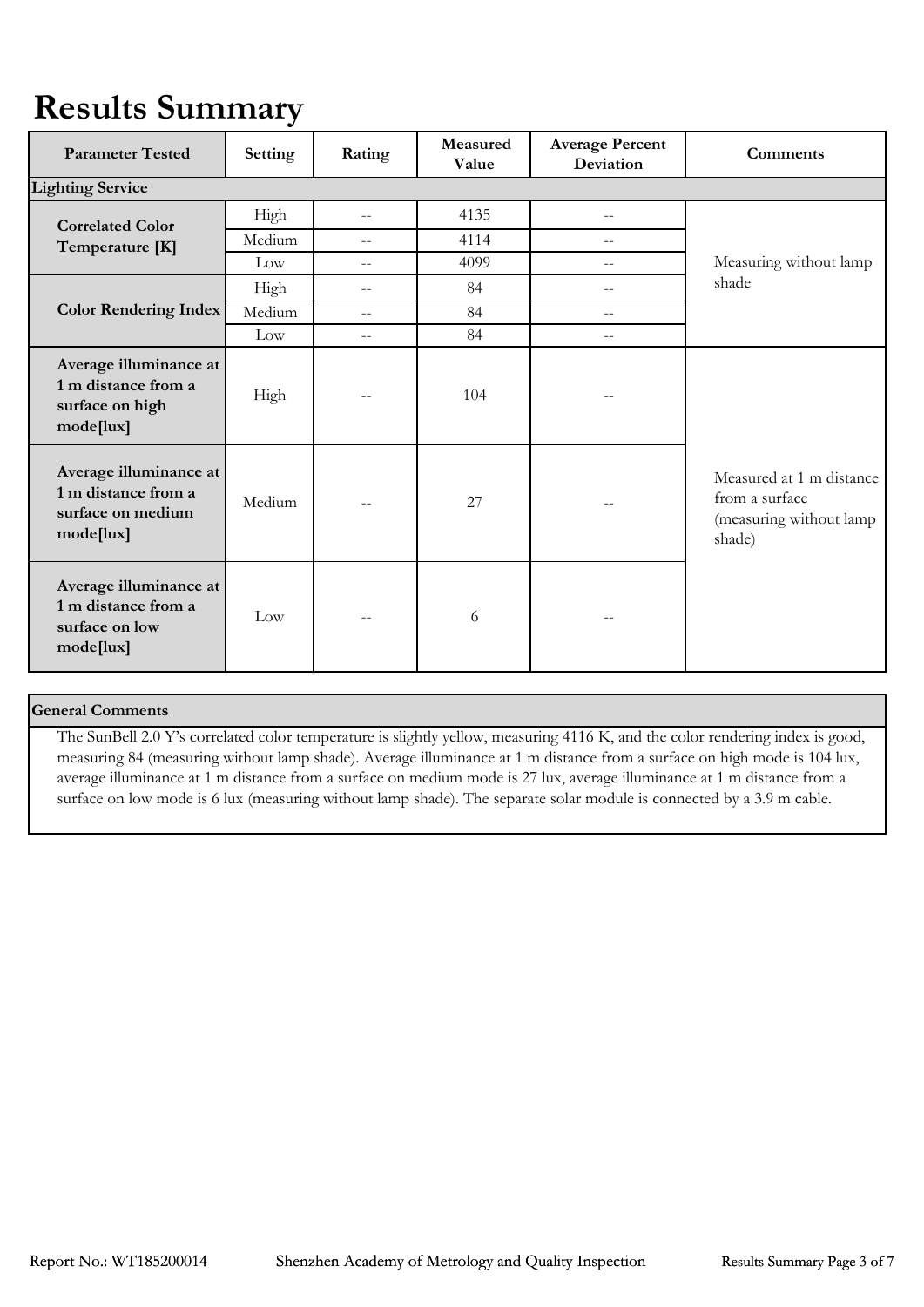### **Detailed Test Results**

measuring 84 (measuring without lamp shade).

| Date samples were received:<br>January 17, 2018<br>Procedure: IEC TS 62257-9-5 Ed. 3<br>Solar Module Inspection<br>IEC/TS 62257-9-5 Annex Q<br>3.9<br>PV Cable Length [m]<br>The separate solar module is connected by a 3.9 m cable.<br>Procedure: IEC TS 62257-9-5 Ed. 3<br>Light output test<br>IEC/TS 62257-9-5 Annex I<br>High<br>Setting:<br>Sample #<br>$CRI$ [-]<br>CCT [K]<br>Comments<br>84<br>4135<br>1<br>$\overline{a}$<br>Medium<br>Setting:<br>Sample #<br>$CRI$ [-]<br>CCT [K]<br>Comments<br>4114<br>$\mathbf{1}$<br>84<br>Low<br>Setting:<br>Sample #<br>CCT [K]<br>Comments<br>$CRI$ [-]<br>84<br>$\mathbf{1}$<br>4099<br>$-$ | <b>Record of Sample Receipt</b> |  |  |                                                                                                                         |
|--------------------------------------------------------------------------------------------------------------------------------------------------------------------------------------------------------------------------------------------------------------------------------------------------------------------------------------------------------------------------------------------------------------------------------------------------------------------------------------------------------------------------------------------------------------------------------------------------------------------------------------------------|---------------------------------|--|--|-------------------------------------------------------------------------------------------------------------------------|
| <b>Solar Module Inspection</b>                                                                                                                                                                                                                                                                                                                                                                                                                                                                                                                                                                                                                   |                                 |  |  |                                                                                                                         |
|                                                                                                                                                                                                                                                                                                                                                                                                                                                                                                                                                                                                                                                  |                                 |  |  |                                                                                                                         |
| Overall Comments<br><b>Color Characteristics</b>                                                                                                                                                                                                                                                                                                                                                                                                                                                                                                                                                                                                 |                                 |  |  |                                                                                                                         |
|                                                                                                                                                                                                                                                                                                                                                                                                                                                                                                                                                                                                                                                  |                                 |  |  |                                                                                                                         |
|                                                                                                                                                                                                                                                                                                                                                                                                                                                                                                                                                                                                                                                  |                                 |  |  |                                                                                                                         |
|                                                                                                                                                                                                                                                                                                                                                                                                                                                                                                                                                                                                                                                  |                                 |  |  |                                                                                                                         |
|                                                                                                                                                                                                                                                                                                                                                                                                                                                                                                                                                                                                                                                  |                                 |  |  |                                                                                                                         |
|                                                                                                                                                                                                                                                                                                                                                                                                                                                                                                                                                                                                                                                  |                                 |  |  |                                                                                                                         |
|                                                                                                                                                                                                                                                                                                                                                                                                                                                                                                                                                                                                                                                  |                                 |  |  |                                                                                                                         |
|                                                                                                                                                                                                                                                                                                                                                                                                                                                                                                                                                                                                                                                  |                                 |  |  |                                                                                                                         |
|                                                                                                                                                                                                                                                                                                                                                                                                                                                                                                                                                                                                                                                  |                                 |  |  |                                                                                                                         |
|                                                                                                                                                                                                                                                                                                                                                                                                                                                                                                                                                                                                                                                  |                                 |  |  |                                                                                                                         |
|                                                                                                                                                                                                                                                                                                                                                                                                                                                                                                                                                                                                                                                  |                                 |  |  |                                                                                                                         |
|                                                                                                                                                                                                                                                                                                                                                                                                                                                                                                                                                                                                                                                  |                                 |  |  |                                                                                                                         |
|                                                                                                                                                                                                                                                                                                                                                                                                                                                                                                                                                                                                                                                  |                                 |  |  |                                                                                                                         |
|                                                                                                                                                                                                                                                                                                                                                                                                                                                                                                                                                                                                                                                  |                                 |  |  |                                                                                                                         |
|                                                                                                                                                                                                                                                                                                                                                                                                                                                                                                                                                                                                                                                  |                                 |  |  |                                                                                                                         |
|                                                                                                                                                                                                                                                                                                                                                                                                                                                                                                                                                                                                                                                  |                                 |  |  |                                                                                                                         |
|                                                                                                                                                                                                                                                                                                                                                                                                                                                                                                                                                                                                                                                  |                                 |  |  |                                                                                                                         |
|                                                                                                                                                                                                                                                                                                                                                                                                                                                                                                                                                                                                                                                  |                                 |  |  |                                                                                                                         |
|                                                                                                                                                                                                                                                                                                                                                                                                                                                                                                                                                                                                                                                  |                                 |  |  |                                                                                                                         |
|                                                                                                                                                                                                                                                                                                                                                                                                                                                                                                                                                                                                                                                  |                                 |  |  |                                                                                                                         |
|                                                                                                                                                                                                                                                                                                                                                                                                                                                                                                                                                                                                                                                  |                                 |  |  |                                                                                                                         |
|                                                                                                                                                                                                                                                                                                                                                                                                                                                                                                                                                                                                                                                  |                                 |  |  |                                                                                                                         |
|                                                                                                                                                                                                                                                                                                                                                                                                                                                                                                                                                                                                                                                  |                                 |  |  |                                                                                                                         |
|                                                                                                                                                                                                                                                                                                                                                                                                                                                                                                                                                                                                                                                  |                                 |  |  |                                                                                                                         |
|                                                                                                                                                                                                                                                                                                                                                                                                                                                                                                                                                                                                                                                  |                                 |  |  | The product's correlated color temperature is slightly yellow, measuring 4116 K, and the color rendering index is good, |

Report No.: WT185200014 Shenzhen Academy of Metrology and Quality Inspection Detailed Results Page 4 of 7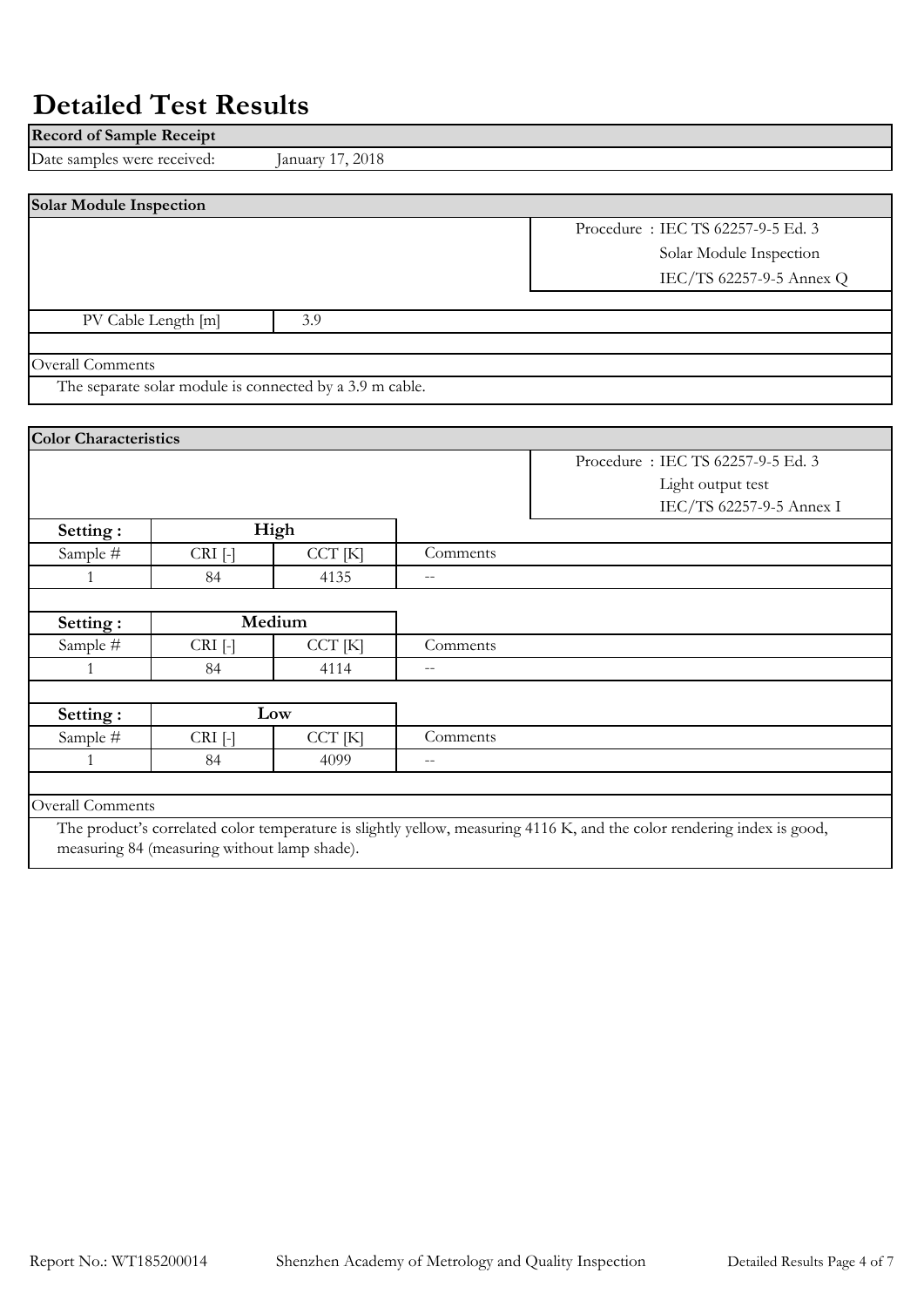| <b>Lighting Service - Task/Ambient</b> |                                                                          |                                                                                                                                                                                                                                                             |                                                                                          |  |  |
|----------------------------------------|--------------------------------------------------------------------------|-------------------------------------------------------------------------------------------------------------------------------------------------------------------------------------------------------------------------------------------------------------|------------------------------------------------------------------------------------------|--|--|
|                                        |                                                                          |                                                                                                                                                                                                                                                             | Procedure: IEC TS 62257-9-5 Ed. 3<br>Light distribution test<br>IEC/TS 62257-9-5 Annex T |  |  |
| Setting:                               | High                                                                     | Medium                                                                                                                                                                                                                                                      | Low                                                                                      |  |  |
| Sample #                               | Average illuminance at 1 m distance<br>from a surface on high mode [lux] | Average illuminance at 1 m distance<br>from a surface on medium mode [lux]                                                                                                                                                                                  | Average illuminance at 1 m<br>distance from a surface on low<br>mode [lux]               |  |  |
|                                        | 104                                                                      | 27                                                                                                                                                                                                                                                          | 6                                                                                        |  |  |
| <b>Overall Comments</b>                |                                                                          | Average illuminance at 1 m distance from a surface on high mode is 104 lux, average illuminance at 1 m distance from a surface<br>on medium mode is 27 lux, average illuminance at 1 m distance from a surface on low mode is 6 lux (measuring without lamp |                                                                                          |  |  |

shade).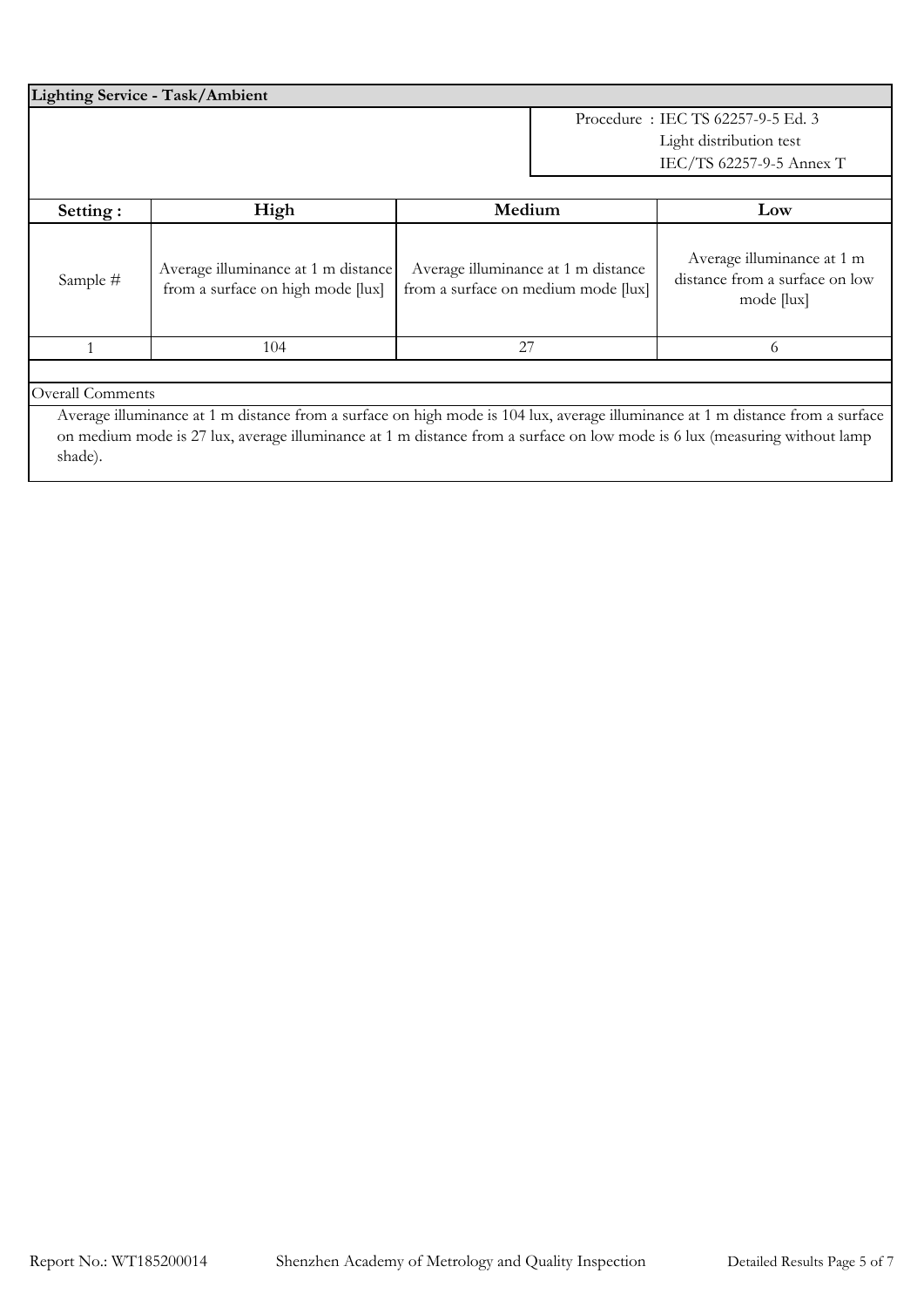#### **Visual Screening - Photo Appendix**



Overall lamp view Lamp



Charging ports LED module